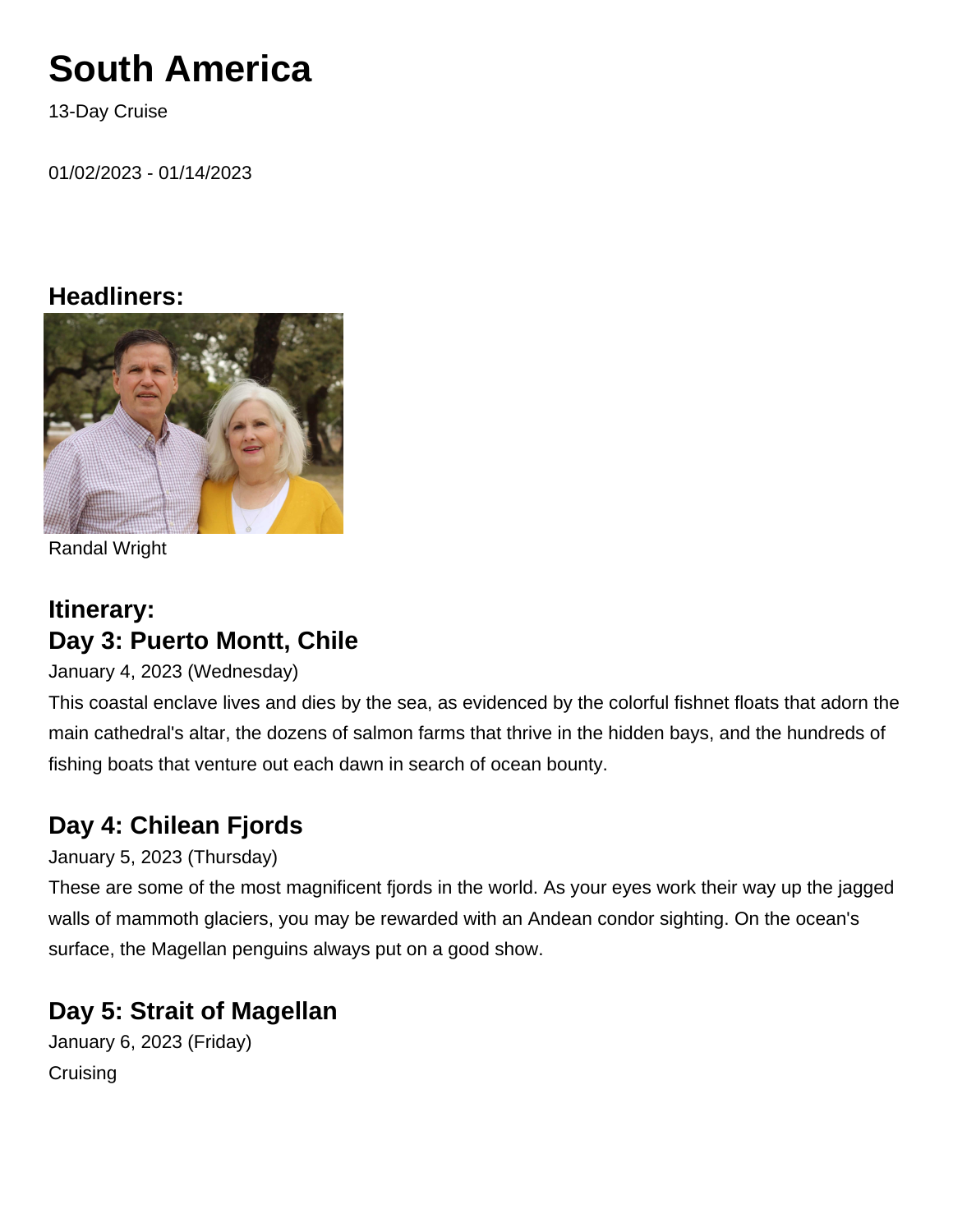# **Day 6: Punta Arenas, Chile**

#### January 7, 2023 (Saturday)

We drive around the capital of the Magallanes Region. From Cerro la Cruz, we have a great view of the ocean and surrounding area. Our next stop is the Maggiorino Borgatello Museum. This museum explores the plants and animals and history of the local people in this amazing area. Included is the Pioneer Cemetery and was founded by the Salesian missionaries. This beautiful cemetery is lined by tall cypresses and is where the last of the Ona Indians was buried.

# **Day 7: Ushuaia, Argentina**

## January 8, 2023 (Sunday)

Tierra del Fuego National Park is the most southern protected region of Argentina and the only national park that possesses coastlines. This beautiful and rugged land is part of the Andean Patagonia and belongs to the sub Antarctic forest. The park offers protection to representatives of six species of arboreal animals that have established themselves on the island and now claim these forests as home. It also shelters native fauna of the region and preserves ruins from a town of ancient  $Y\tilde{A}$  mana aborigines. In the Lapataia Bay you can find the remains of mussel shells and animal bones which is evidence that the mussels constituted the animals' diet. You may even find some utensils or tools all of which add to the interest of the area.

## **Day 8: Cape Horn, Chile**

### January 9, 2023 (Monday)

Tierra del Fuego, Land of Fire, is the most isolated place in the Americas, and Cape Horn is its southernmost point. Named after the Dutch town of Hoorn in 1616, its craggy cliffs and windswept shores are stark, with a rugged beauty that creates a dramatic setting for the collision between the Atlantic and Pacific Oceans. And, depending on the time of year, you $\hat{a} \in \mathbb{R}^n$ ll either encounter  $\hat{a} \in \mathbb{C}$ chold on to your hat― waves, or gentle currents on a Cape Horn cruise. Visit Cabo de Hornos (Cape Horn) National Park and discover this lush UNESCO protected ecosystem. Created in the 1940s this 155,906-acre national park is home to diverse flora and fauna.

# **Day 10: Puerto Madryn, Argentina**

### January 11, 2023 (Wednesday)

In Puerto Madryn, you'll experience a little bit of everything Argentina has to offer. We begin with a 30-45 minute drive to Punta Loma Natural Reserve as our guide tells us about the area. At Punta Loma, we will enjoy watching the antics of the young sea lions. The beautiful white cliffs make a wonderful backdrop for pictures.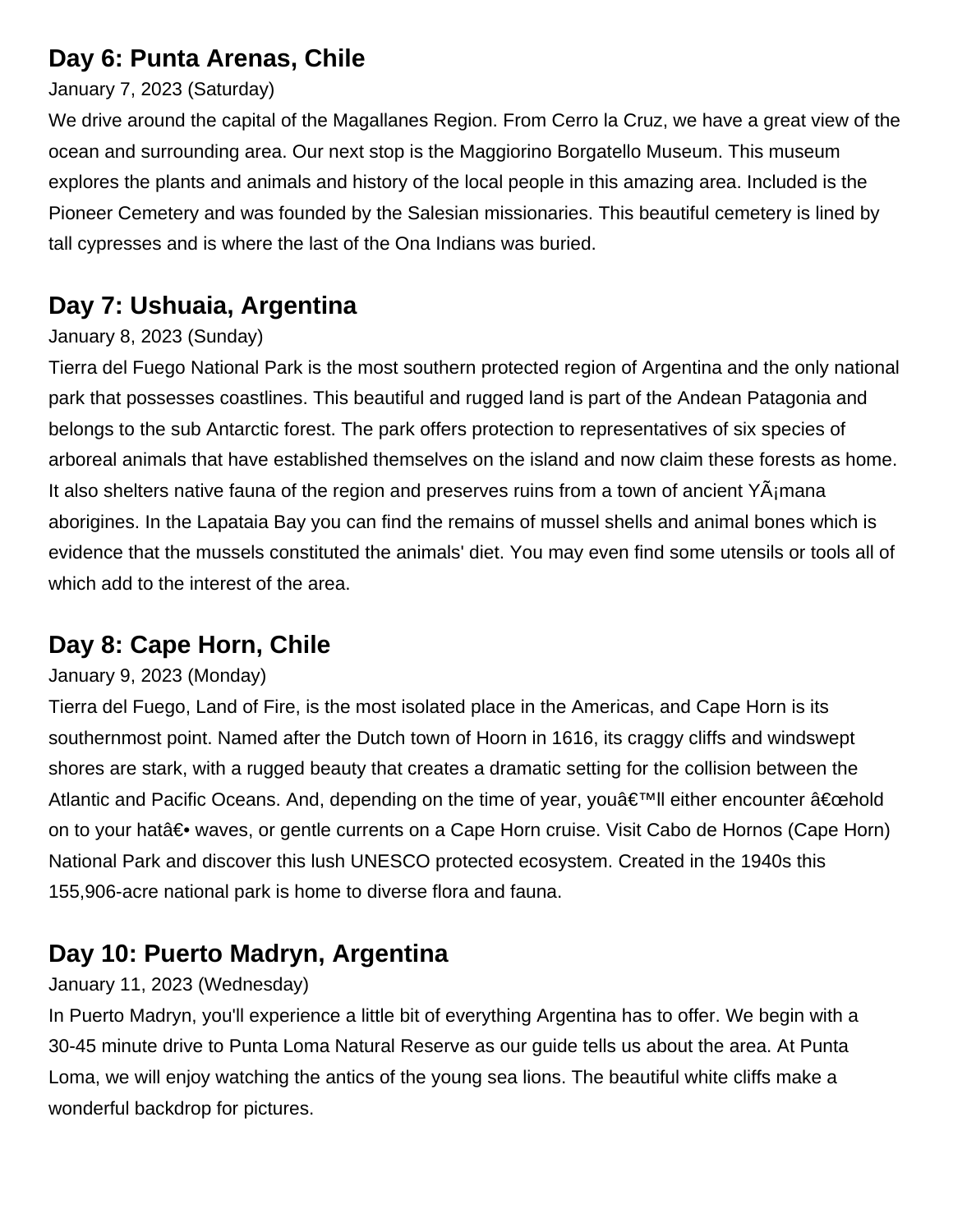# **Day 12: Montevideo, Uruguay**

#### January 13, 2023 (Friday)

Montevideo is a thoroughly modern city with a rich artistic tradition, the reach of the rural estancias is all around you. If ever there were a time you were inclined to indulge, delicious steaks are the specialty of the house in virtually every restaurant.

## **Day 13: Buenos Aires, Argentina**

#### January 14, 2023 (Saturday)

One quickly realizes why Buenos Aires is often referred to as the "The Paris of South America." This city is open and spacious with an abundance of parkland and elegant shops. Join us for an optional tour of Iguzu Falls following arrival in Buenos Aries - more details below.

## **Information:**

Ship Information: Celebrity Infinity

Set sail aboard the Celebrity Infinity and discover an unforgettable journey to the world  $\hat{\mathbf{a}} \in \mathbb{N}$ s most exciting destinations. Relax and unwind at the Rendezvous Lounge or Spa. Enjoy a night one-of-a-kind entertainment or browse the onboard retail boutiques. All this and more on the Celebrity Infinity.

Buenos Aires, Argentina †2-Night Post-Cruise Tour

Saturday, January 14, 2023  $\hat{a} \in \mathcal{C}$  Monday, January 16, 2023

"IGUAZU FALLS―: This is a once-in-a-lifetime opportunity to see the spectacular Iguazu Falls. A UNESCO World Heritage Site, it should definitely be on your bucket list. With almost 2 miles of falls ranging from 197 to 269 feet high, the falls are absolutely breathtaking. Our journey begins as our ship returns to Buenos Aires. We disembark and do a little sightseeing of Buenos Aires before we transfer to the regional airport for our flights to Puerto Iguazu. There we are met and transferred to the hotel.

The rest of the day is on our own to tour the small town. About 10 blocks from the center of town is the Triple Frontier. There we can see the Tancredo Neves bridge which connects the Argentine city of Puerto Iguaz $\tilde{A}^{\circ}$  and its Brazilian neighbor, Foz do Igua $\tilde{A}^{\circ}$ su. At the convergence of the borders, each of the three bordering countries has erected an obelisk painted in the national colors of the country in which it is located. All three countries can be seen from each of the obelisks.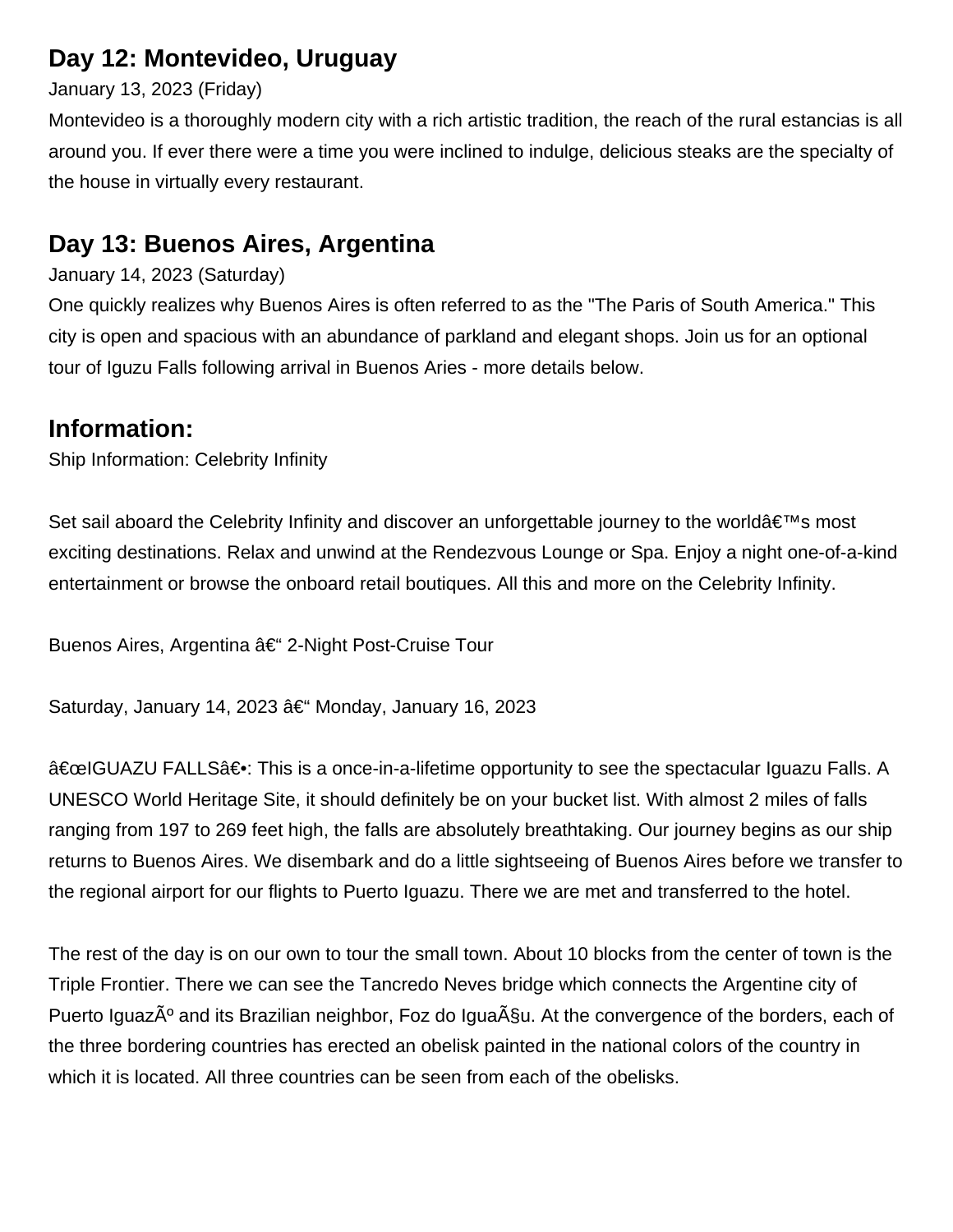We get an early start on Sunday morning to allow plenty of time for our tour to the falls. Our guided tour of the park includes Devilâ $\epsilon_{\text{M}}$ s Throatâ $\epsilon_{\text{M}}$  indescribable blend of beauty, energy, sounds, and views. We also will have the opportunity to take the Lower Circuita  $\varepsilon$ " a series of walkways strategically designed to allow different views of the falls from the bottom and to walk close to the enchanting edge of the jungle. We will certainly enjoy the Upper Circuit $a \in \mathbb{Z}$  magnificent panoramic view of the smaller falls and the Iguazu upper delta. Included in our day will be the hour-long Great Adventure tourâ $\epsilon$ "an 8 kilometer circuit through the jungle in a  $4\tilde{A}$ —4 truck plus a 6 kilometer motor boat ride on the Iguazu river rapids which includes a crossing to the Devil $\hat{a} \in \mathbb{R}^{n}$ s Throat and San Martin Falls. We are guaranteed to get wet on this tour so wear your rain gear! Even traveling to/from some of the lookouts will be thoroughly enjoyable as we take the open air Jungle Train from place to place.

Later in the afternoon we are transferred to the airport for our flights back to Buenos Aires where we check into our hotel with countless pictures and fabulous memories.

Please note that the Lower Circuit and the Great Adventure Tour have a total of approximately 300 feet of stairs.

The Great Adventure Tour is prohibited for pregnant women and for people with physical limitations (this includes hearing aides but if you remove them before entering Iguazu Falls, you can do the tour, but may not be able to hear the guide very well).

"MORE of BUENOS AIRES―: Since most flights depart late in the evening, we have time to visit more sites in this beautiful city.

After breakfast, we board our bus to continue exploring this amazing city. The Plaza de Mayo is the main square bordered by the Pink House (Casa Rosada). We will want to snap a picture of the balcony on the house that was made famous by Evita and President Juan Domingo Peron because of their speeches given there (pink house). The beautiful Metropolitan Cathedral with the mausoleum of San Martin and the Cabildo and the Colonial Town Hall are close by. Finally the tour takes us by the Pala Barolo where we will see the symbols surrounding the building, a tribute to Dante  $\hat{\mathbf{a}} \in \mathbb{N}$  Divine Comedy and once the tallest building in Buenos Aires. We will also have a chance to stop at the Buenos Aires Temple for pictures.

Our tour concludes as we are dropped off at the airport in plenty of time for our flights home.